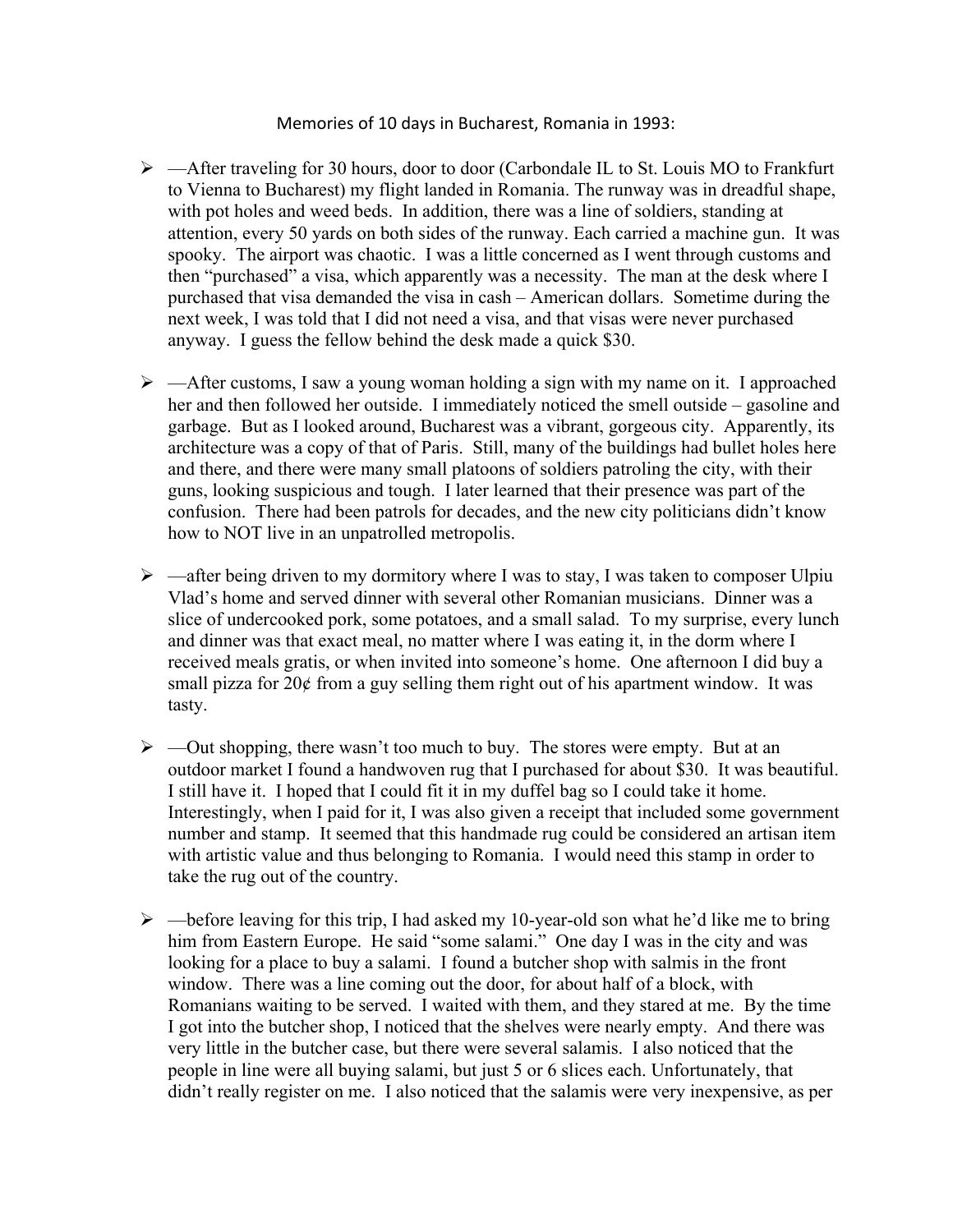the exchange rate of Lei to Dollars. When my turn came, I asked to buy TWO SALMIS. The butcher looked a bit taken back, and so did the other people around me. I gave the butcher the couple of bucks for the salamis, and left the store. About a block away it registered. I was the "Ugly American."

- $\triangleright$  —Although there were plenty of guys on the street willing to exchange my dollars to Lei, I was told not to trust them, but to go to a specific travel agent in downtown Bucharest to exchange my money. I did so. The travel agent, who thankfully spoke English, exchanged some money for me. She also gave me her card, just in case I'd need anything or had any trouble during my stay. Her card was a bit larger than normal business cards, quite fancy, with elaborate printing and a filigreed emblem of some sort. It looked very official.
- $\triangleright$  —Bucharest had a very strong musicians union. In MORNING DANCE, just a couple of minutes into the piece (2:08 in this recording), during a very quiet part, a single note (a mid-range Ab) is played in the piano. From that note the orchestra builds, leading into the first cadenza from the organ. It is the only note played by the piano, so in my score (meas. 40), I had given the single note to the percussion, thinking that one of the percussionists could just walk over to the piano, and play the Ab. However, the musicians' union dictated that that was not legal, and a pianist had to be hired to play the note! During the rehearsals, it became a recurrent joke: the pianist, a young woman, would sit at the piano reading a magazine until measure 40 came by. She would then play her minor yet important part and then return to her magazines. The entire orchestra got a big kick out of this, laughing at each repeat – once the broke into applause!
- $\triangleright$  —On the last evening of the festival, after the final concert (which included MORNING DANCE), there was a banquet for all guest composers. Each of us had our own translator, to help us during our stay. Mine was a young college coed named Elena. During the banquet, I remember talking with Elena quite a bit. When the banquet dinner was served, it was the same rare pork, potatoes, and salad, plus a warm bottle of beer. I asked her about this. I wondered why we were served the same meal over and over. She told me that it was because pork was currently in easy supply and many other possibilities were not. I thought back to the poverty I had seen, and the line outside the butcher shop, where people were buying only a few slices of salami at a time. I asked Elena, "But don't you get tired of eating the same thing day after day. Her response was to the point, nailing me again to my Ugly American status: "Yes, of course, and those poor people in the *third* world." Yikes.
- $\triangleright$  —The next morning I was up early, ready to be taken to the airport with an English trombonist and a Polish cellist. I was all packed. The rug I purchased snugly fit into my duffel bag. I also had my salamis and some spare toilet paper, which seemed to be a necessity – always taking a few sheets of toilet paper when going out, just in case it would be needed. There was never any in the rustic bathrooms. At the airport, during the exiting procedure, I was asked to open my duffel. There was the rug. The customs official, with a cigarette hanging out of his mouth, pulled the rug